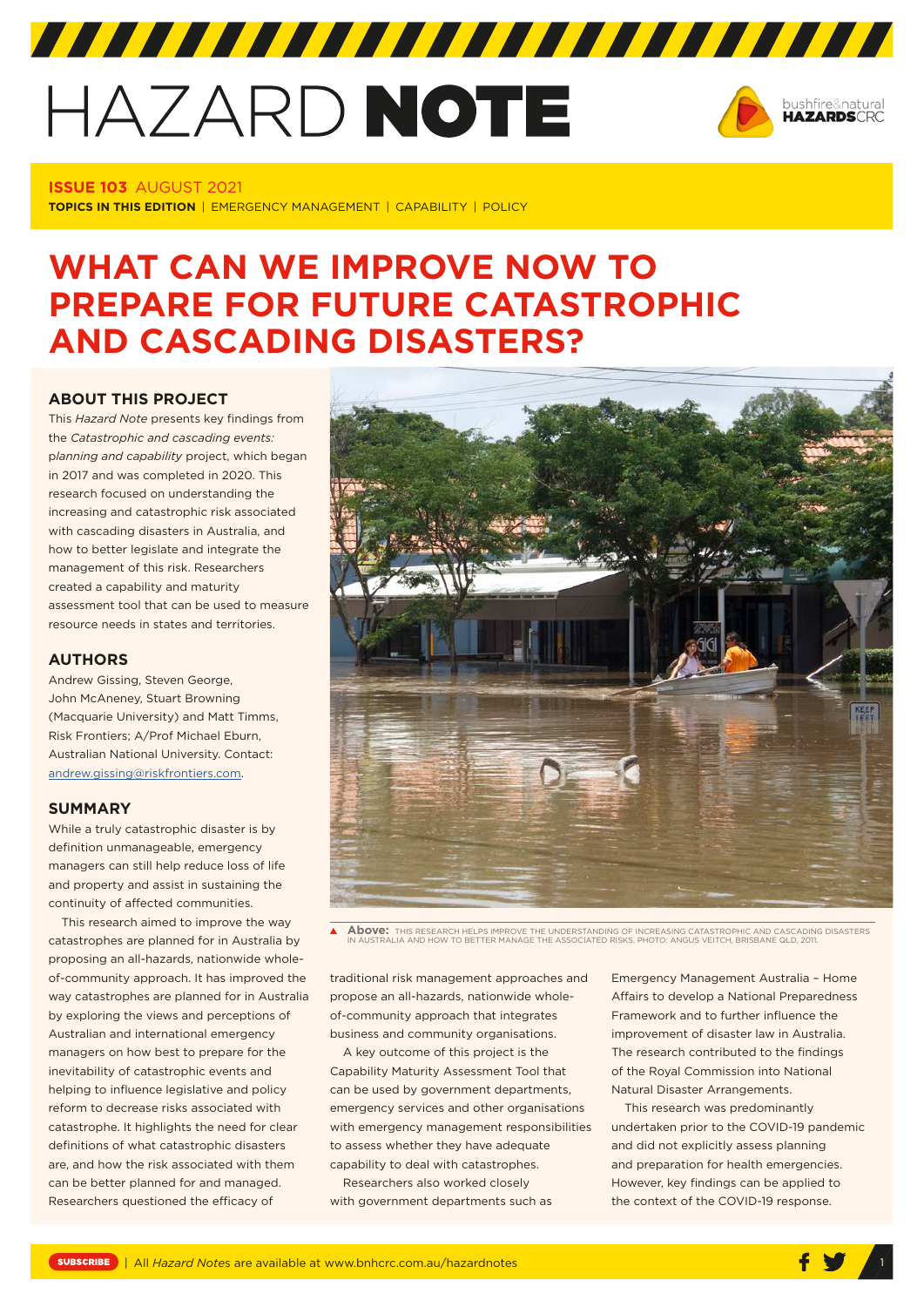

## **CONTEXT**

Numerous reviews have concluded that Australia is ill-prepared to cope with catastrophic disasters. A previous review of Australia's preparedness for a catastrophic event concluded that planning has historically been seen as an extension of existing emergency management arrangements rather than a specific focus in its own right. While a truly catastrophic disaster is by definition unmanageable, emergency managers can still help reduce loss of life and property and assist in sustaining the continuity of affected communities. However, business-as-usual response strategies that work for smaller, more frequent events will not be enough in truly catastrophic circumstances. By necessity, community members become first responders, and often the success of the response relies on the capacities already present in communities.

# **BUSHFIRE AND NATURAL HAZARDS CRC RESEARCH**

This project focused on the following research questions:

• What is the nature of catastrophic disasters and how are they conceptualised in the Australian context?

#### **WHAT IS A CATASTROPHE?**

A catastrophe is an event so big that it overwhelms existing social systems and resources and degrades or disables governance structures and operational decision making. These often occur with little to no warning, although this is not always the cause (such as with droughts). Catastrophes may have large footprints and do not respect borders, thereby muddying accountabilities amongst responding agencies, and conflicting public messaging.

# **WHAT ARE CASCADING OR COMPOUND DISASTERS?**

Catastrophic events are cascading in nature. They escalate their impacts as interconnected systems fail successively, yielding yet further impacts and making recovery more complex and prolonged. Compound disasters, where a series of disasters occur at the same time or in quick succession, have occurred frequently in Australia and are associated with the highest seasonal losses of lives or infrastructure.

- What has been the historical frequency of compound disasters in Australia?
- What are the most appropriate practices to implement now in order to plan and prepare for future catastrophic disasters?
- How can the whole community (including businesses and community organisations) best be incorporated into planning and preparedness arrangements for catastrophic disasters?

Researchers cooperated with emergency managers from all Australian states and territories, as well as international experts, to complete:

- a literature review that summarised existing research evidence regarding better practice approaches for planning and preparedness in the context of catastrophic disasters
- wide-reaching interviews and surveys (n=363) with Australian community organisations and businesses, and Australian and international emergency managers (n=339), to collect their views regarding preparedness for dealing with catastrophic disasters
- a legal analysis of existing Australian legislation and case law regarding the Commonwealth's power and role



when responding and recovering from a catastrophic disaster

- content analysis of the involvement of the top 100 companies on the Australian Stock Exchange and the top 100 New Zealand companies (by number of employees) in disaster management, which were examined for response or recovery activities in relation to specific disaster events
- analyses of historical compound disasters utilising existing disaster loss databases
- an analysis of crisis leadership during 1974's Cyclone Tracy
- the development of the Capability Maturity Assessment Tool that can be used at both a national and state/ territory level to provide an overview of how to improve preparedness for severe-to-catastrophic disasters.

## **RESEARCH FINDINGS**

The results from this project support existing well-defined principles for disaster planning and risk reduction, however, it was found that these principles are not effectively implemented to develop plans that consistently inform decision making. Planning is being inhibited by cultural, knowledge and resource constraints dominated by reactive response-oriented approaches.

#### **The Capability Maturity Assessment Tool**

Researchers found a lack of knowledge in emergency management regarding collective capability requirements and gaps to manage severe-to-catastrophic disasters. There is need for a collective national view of future capability requirements to inform investment. The need for strengthening national coordination arrangements is reinforced by analysis of historical compound disasters, which shows that it is possible for numerous concurrent or sequential severe disasters to occur across multiple states and territories, resulting in potential resource conflicts across jurisdictions.

To enhance this understanding, researchers developed the Capability Maturity Assessment Tool, which can be accessed through the Policy, Political Engagement and Influence theme on the CRC's Driving Change website: [www.bnhcrc.com.au/driving](http://www.bnhcrc.com.au/driving-change/policy-political-engagement-impact)[change/policy-political-engagement-impact.](http://www.bnhcrc.com.au/driving-change/policy-political-engagement-impact)

The tool was developed in collaboration with Emergency Management Victoria, Resilience NSW and Emergency Management Australia – Home Affairs (EMA Home Affairs) for use by government departments, emergency services and other organisations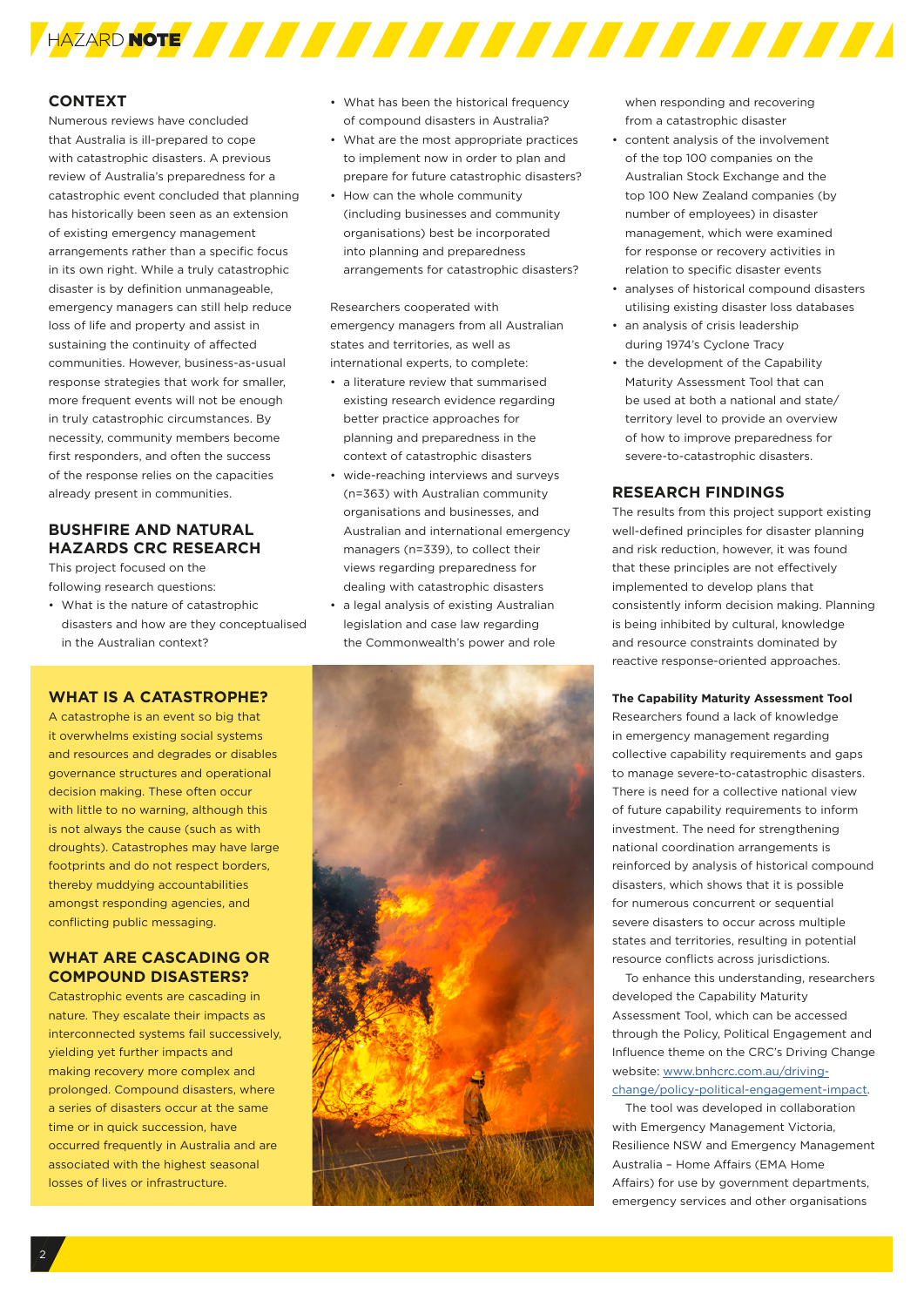



**Above:** THE CAPABILITY MATURITY ASSESSMENT TOOL, WHICH CAN BE ACCESSED THROUGH THE CRC'S DRIVING CHANGE WEBSITE: WWW.BNHCRC.COM.AU/DRIVINGCHANGE/POLICY-POLITICAL-ENGAGEMENT-IMPACT.

with emergency management responsibilities to assess the current maturity of their capabilities utilising a series of criteria. It was built to align with the National Disaster Preparedness Framework. Criteria are structured around the Framework's capability elements of people, resources, governance, systems and processes and have been written based upon outputs of the research. It is in the form of an Excel spreadsheet and is easy to tailor to specific contexts.

Functions to support summary reporting have been incorporated. The tool can be utilised on a longitudinal basis to assist jurisdictions and organisations to measure and report on their preparedness.

A capability maturity assessment process has been developed to support the implementation of the tool. The process consists of workshop discussions with capability subject matter experts to benchmark specific capabilities utilising the criteria against severe-tocatastrophic disaster scenarios.

#### **A whole-community approach**

In Australia, there is no single approach to emergency management, with each state and territory maintaining its own unique frameworks, resulting in a lack of interoperability and inefficiencies relating to arrangements, systems, equipment and training. There is a strong need to

conceptualise catastrophes from a national perspective, given that they will require responses across Australian states and territories, at a federal level and most likely from international organisations as well.

Despite the recognition of the value of businesses and community organisations in the National Strategy for Disaster Resilience, emergency management approaches are based on an inadequate view of community organisation and business capabilities and the culture remains largely government centric. In practice, whereas the roles of government organisations are embedded in legislation and regulation, the roles of community organisations and businesses are less so. The 2019-20 Black Summer bushfires and the COVID-19 pandemic have seen heavy involvement from community organisations and businesses. Government though is hindered by its lack of structure to support formal cooperation and capacity to engage.

The results of this research support the principle of shared responsibility and proposes a whole-of-community approach that effectively integrates businesses and communities and recognises that emergency management is a shared responsibility. This approach, which is detailed in *Planning and capability requirements for catastrophic and cascading events – final project report* (Gissing et al. 2020, see Further Reading, page 4), recognises that

any severe-to-catastrophic disaster will involve whole-of-society responses.

Findings from this research suggest that an initial step towards a whole-ofcommunity approach would be to replace the existing government-centric all-agencies framework with the whole-of-community approach and focus efforts on enhancing collaborations across government, community organisations and businesses.

#### **HOW IS THE RESEARCH BEING USED?**

The project adopted a collaborative approach, with end-users assisting to define utilisation outputs. Outcomes have been presented widely across media, workshops, conferences and industry events, such as CRC Research Utilisation Forums.

#### **The Capability Maturity Assessment tool**

The Capability Maturity Assessment Tool was used to conduct a capability maturity assessment of the NSW emergency management sector. The tool is available for wider use, including training and awarenessbuilding activities, and can be accessed through the Policy, Political Engagement and Influence theme on the CRC's Driving Change website: [www.bnhcrc.com.au/driving](http://www.bnhcrc.com.au/driving-change/policy-political-engagement-impact)[change/policy-political-engagement-impact](http://www.bnhcrc.com.au/driving-change/policy-political-engagement-impact).

The researchers worked with EMA Home Affairs to promote the Capability Maturity Assessment Tool across